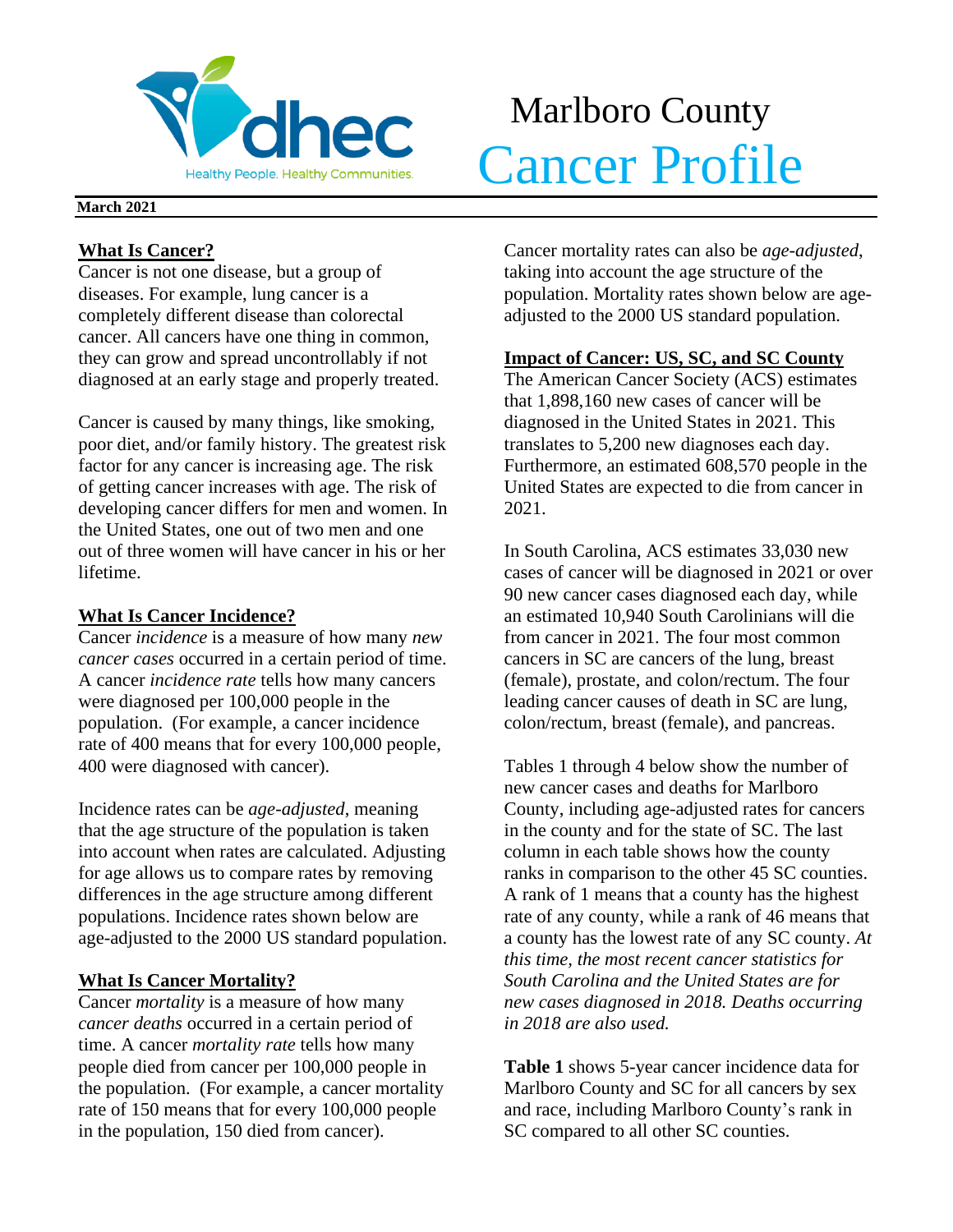| Table 1. Cancer Incidence by Sex and Race, |
|--------------------------------------------|
| 2014-2018, Marlboro County and South       |
| Carolina <sup>*</sup>                      |

|        | <b>SC</b> | Marlboro County |           |           |
|--------|-----------|-----------------|-----------|-----------|
|        | 5-year    | 5-year          | new       | <b>SC</b> |
|        | rate      | rate            | $cases^*$ | rank      |
| all    | 450       | 450             | 157       | 24        |
| male   | 503       | 530             | 85        | 14        |
| female | 411       | 396             | 72        | 33        |
| white  | 452       | 467             | 81        | 16        |
| black  | 441       | 439             | 71        | 27        |

\***Counts are annual averages based on 5 years of data.** 5-year rates are per 100,000 age-adjusted to the 2000 US standard population. Statistics do not include *in situ* cancers, except for bladder. Source: SC Central Cancer Registry. ~ Statistic could not be calculated (small counts).

**Table 2** shows 5-year cancer mortality data for Marlboro County and SC for all cancers by sex and race, including Marlboro County's rank in SC compared to all other SC counties.

Table 2. Cancer Mortality by Sex and Race, 2014- 2018, Marlboro County and South Carolina\*

|        | SС     | <b>Marlboro County</b> |         |      |
|--------|--------|------------------------|---------|------|
|        | 5-year | 5-year                 | lives   | SС   |
|        | rate   | rate                   | $lost*$ | rank |
| all    | 165    | 203                    | 70      | 2    |
| male   | 203    | 267                    | 40      | 2    |
| female | 137    | 162                    | 30      | 5    |
| white  | 160    | 209                    | 36      | 2    |
| black  | 185    | 192                    | 30      | 23   |

\***Counts are annual averages based on 5 years of data.** 5-year rates are per 100,000 age-adjusted to the 2000 US standard population. Sources: SC Central Cancer Registry and SC Vital Records. ~ Statistic could not be calculated (small counts).

**Table 3** shows 5-year cancer incidence data for Marlboro County and SC for selected cancers, including Marlboro County's rank in SC compared to all other SC counties.

| Table 3. Cancer Incidence for Selected Cancers, |
|-------------------------------------------------|
| 2014-2018, Marlboro County and South Carolina*  |

|          | SC     | <b>Marlboro County</b> |          |      |  |
|----------|--------|------------------------|----------|------|--|
| cancer   | 5-year | 5-year                 | new      | SС   |  |
|          | rate   | rate                   | $cases*$ | rank |  |
| breast   |        |                        | 21       |      |  |
| (female) | 130    | 118                    |          | 40   |  |
| prostate |        |                        |          | 9    |  |
| (male)   | 113    | 131                    | 22       |      |  |
| $l$ ung/ | 63     |                        | 31       | 1    |  |
| bronchus |        | 86                     |          |      |  |
| colon/   |        |                        |          |      |  |
| rectum   | 38     | 44                     | 15       | 17   |  |
| pancreas | 14     | 15                     | 5        | 16   |  |

\***Counts are annual averages based on 5 years of data.** 5-year rates are per 100,000 age-adjusted to the 2000 US standard population. Statistics do not include *in situ* cancers, except for bladder. Source: SC Central Cancer Registry. ~ Statistic could not be calculated (small counts).

**Table 4** shows 5-year cancer mortality data for Marlboro County and SC for selected cancers, including Marlboro County's rank in SC compared to all other SC counties.

| Table 4. Cancer Mortality for Selected Cancers, |
|-------------------------------------------------|
| 2014-2018, Marlboro County and South Carolina*  |

|                 | <b>SC</b> | Marlboro County |         |      |
|-----------------|-----------|-----------------|---------|------|
|                 | 5-year    | 5-year          | lives   | SС   |
| cancer          | rate      | rate            | $lost*$ | rank |
| breast          |           |                 |         |      |
| (female)        | 22        | 31              | 6       | 3    |
| prostate        |           |                 |         |      |
| (male)          | 22        | 36              | 5       | 4    |
| $l$ ung/        |           |                 |         |      |
| bronchus        | 43        | 61              | 21      | 1    |
| $\text{colon}/$ |           |                 |         |      |
| rectum          | 14        | 19              | 6       | 11   |
| pancreas        |           | 10              |         | 36   |

\***Counts are annual averages based on 5 years of data.** 5-year rates are per 100,000 age-adjusted to the 2000 US standard population. Sources: SC Central Cancer Registry and SC Vital Records. ~ Statistic could not be calculated (small counts).

**Table 5** shows the percentage of cancers diagnosed in early and late stages of disease in Marlboro County and SC. Cancers diagnosed in late stages lessen the potential for successful treatment and raise the risk of premature loss of life.